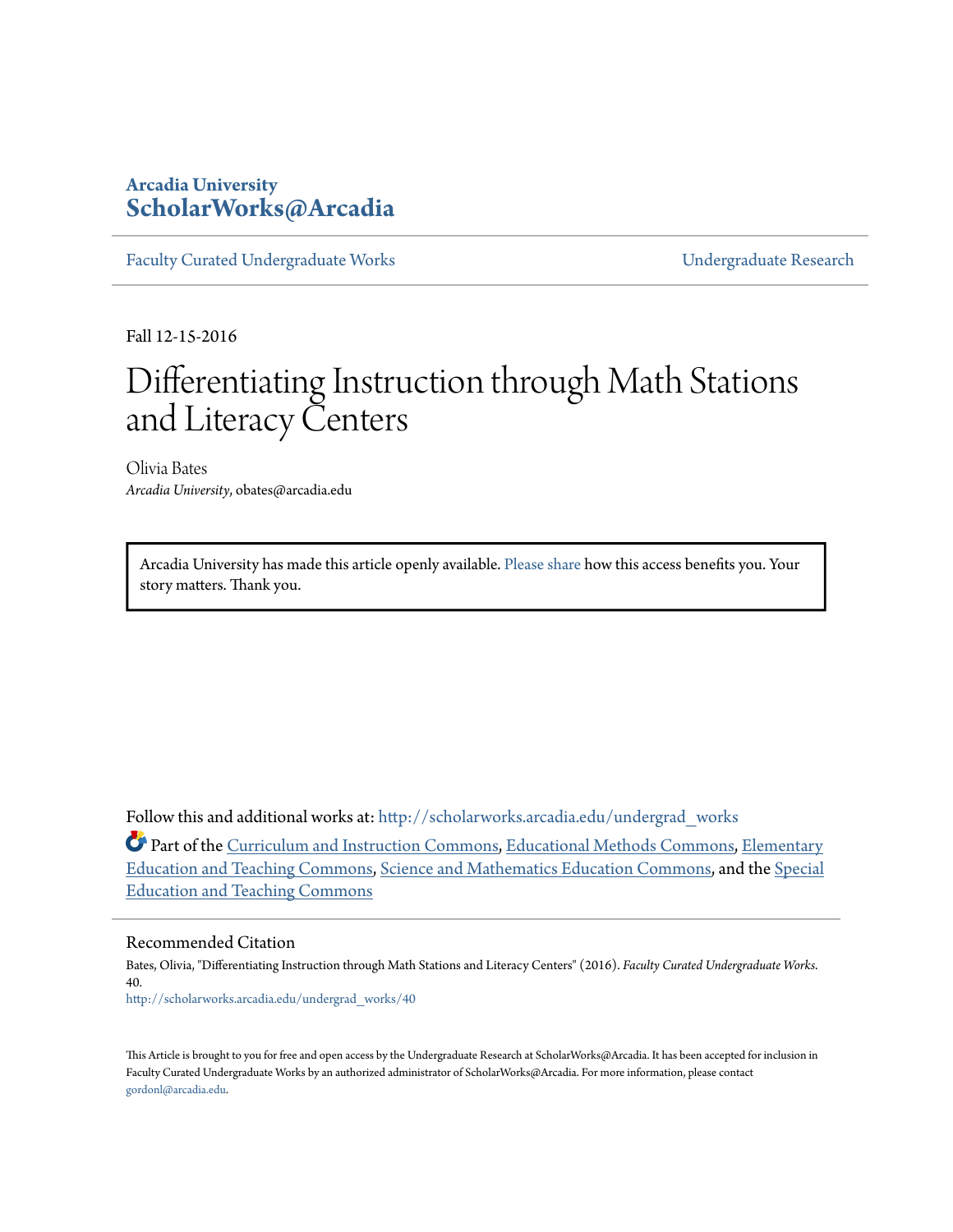Olivia Bates

ED 315, Dr. Santangelo

Passion Project

December 15, 2016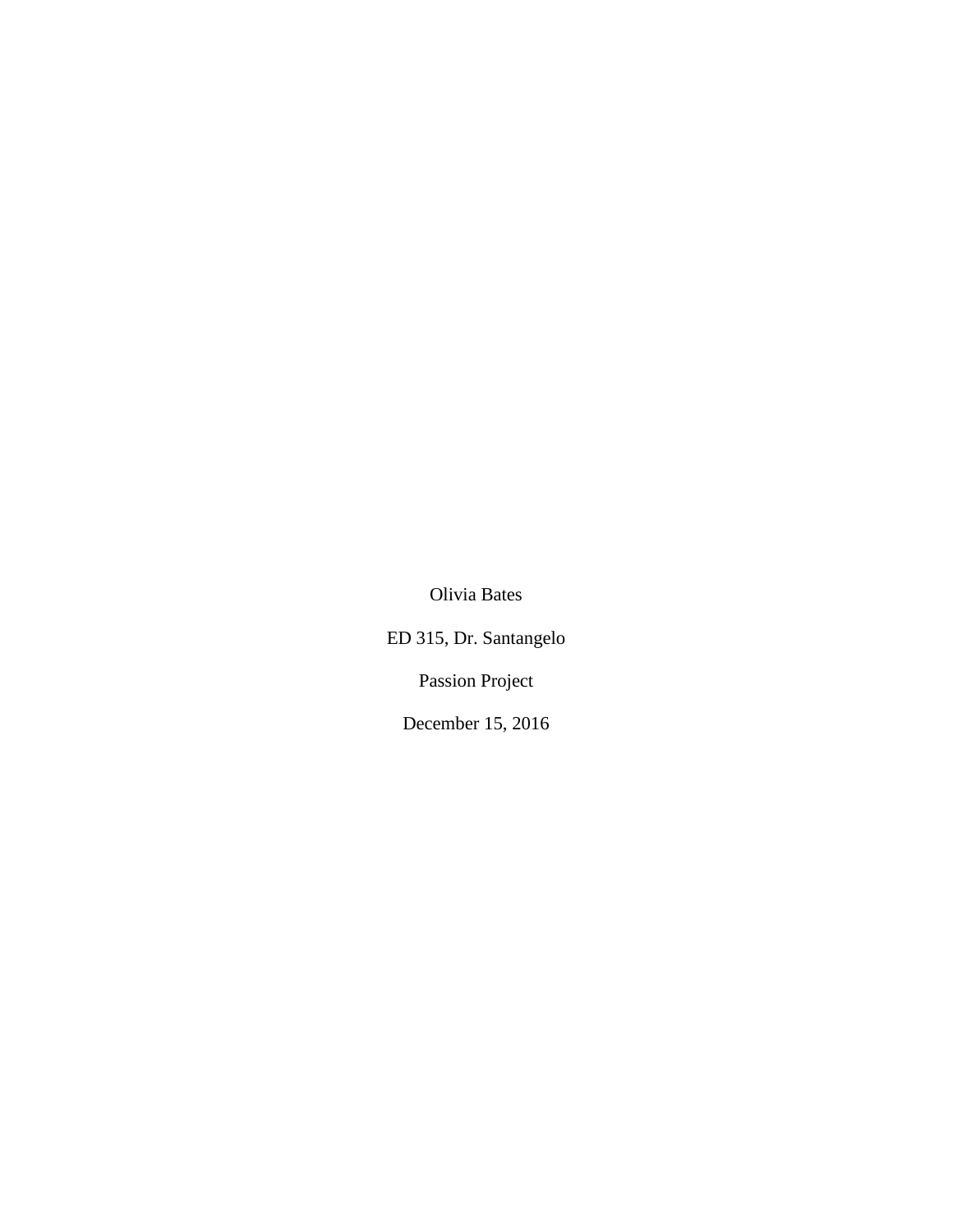#### A Teacher's Guide to Differentiating Instruction in Grades 1-3:

#### Math Stations and Literacy Centers

*Differentiating instruction based on students' readiness, interests, and learning profiles is essential for creating effective and meaningful learning activities. Identifying these characteristics allows teachers to meet students' needs and engage them in learning. By differentiating instruction, educators target specific students' strengths and challenges in developing lessons to support their understanding of content. Two useful strategies for differentiating math and literacy instruction include stations and centers. In stations and centers, students work on specific skills catered to their educational needs while rotating activities in flexible groups. This guide supports teachers in identifying strategies and understanding the benefits of differentiating math and literacy instruction through stations and centers.* 

## I. Differentiating Instruction: Readiness, Interests, and Learning Profiles

- A. Readiness: Vary instructional strategies and materials through graphic organizers, quality criteria, compacting, tiered assessments and scaffolding, homework, small groups, texts, and supplementary materials
- B. Interests: Differentiate through interest areas and modes of expression.
	- 1. Interests within Content Areas: literacy genres, science topics, fine arts modalities, classifications of people, styles of music, etc.
	- 2. Modes of Expression: oral, written, design, artistic, abstract, community service, etc.
- C. Learning Profile: Vary teacher presentation, modes of expression, and formatting of activities.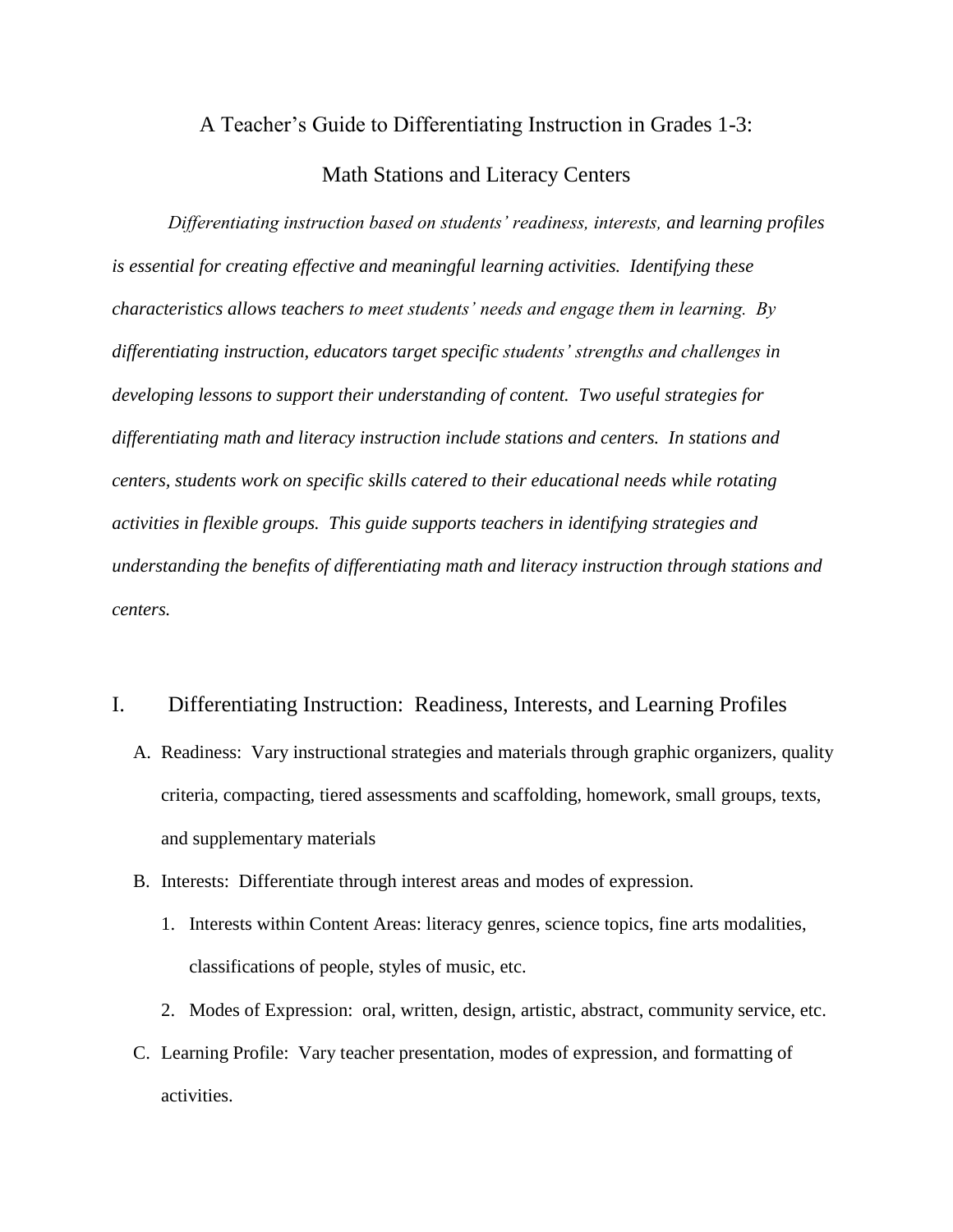- 1. Teacher Presentation: auditory, visual, kinesthetic, whole-to-part, and part-to-whole.
- 2. Student Expression: Gardner's 8-9 or Sternberg's 3 intelligences.
- 3. Formats: work choice arrangements, flexible environment, complex instruction, multiple mode of assessment, graphic organizers, and entry points.

II. Stations

- A. Stations are various spots in the classroom where students work on various tasks at the same time. They can be used with all ages and subjects, frequently or occasionally, through formal or informal contexts. Stations can be distinguished by signs, colors, or symbols to help students identify different areas to move to. In addition to student choice in moving stations, teachers can also ask groups to move to particular parts of the room for instruction.
- B. Differentiation Basics: While the class is working through stations, students are assigned different tasks. Teachers utilize flexible grouping in that not all students visit each station all of the time. In addition, assignments at stations can vary based on the specific students rotating there. Stations balance teacher choice and student choice in rotations and assignments.
	- 1. WHAT: Content and Process
	- 2. HOW: Homogenous or Heterogeneous Readiness Flexible Groups. Integrate interests and learning profiles into station tasks.
	- 3. WHY: Essential understandings & skills are more accessible when presented at students' readiness levels. Teachers can utilize flexible grouping and plan 2-4 different tasks going on in the classroom at one time.
- C. Setting Up Stations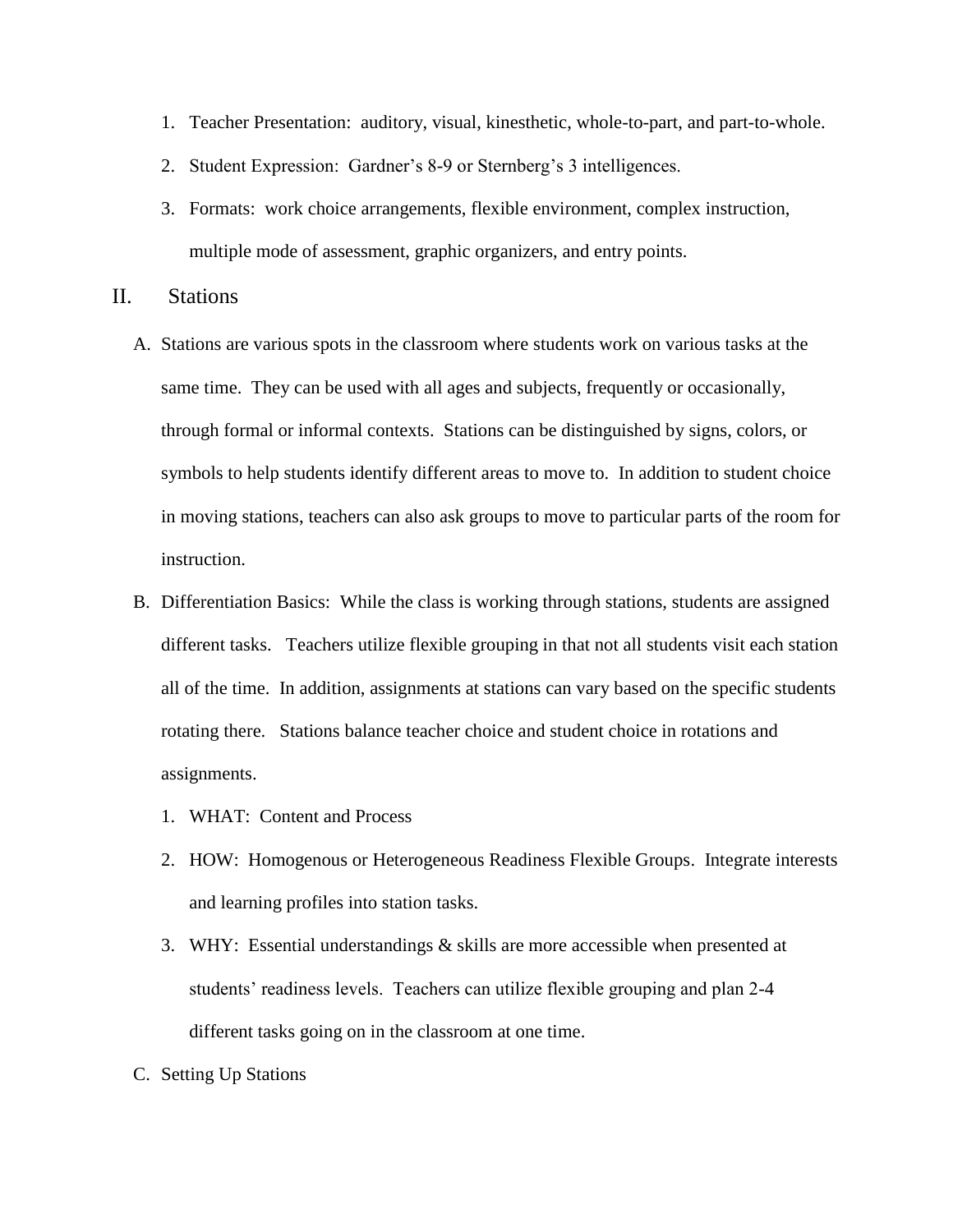- 1. In order to identify students' readiness, interests, and learning profiles, conduct preassessments in a specific content area.
- 2. Review baseline data from preassessments to determine students' needs and appropriate activities for their instruction.
- 3. Determine the number and categories of stations (see examples below).
- 4. Create a system for rotating students through the stations and flexible groups based on data from preassessments. Groups can be heterogenous or homogenous in student characteristics.
- 5. Develop specific learning activities for each station and relate to students' individual needs. Students within the same station can be completing tasks based on their own interests, readiness, or learning profiles.
- 6. Determine the time period for students' rotations through station activities. Students can be assigned to specific stations for multiple days or asked to rotate through all within a 1-2 week period.
- 7. Create assessments and record-keeping forms to track data on student learning.
- 8. Display a visual guide to stations in the classroom and generate a plan for explaining expectations to students.
- D. Examples of Stations in Grades 1-3 Mathematics Instruction
	- 1. Example 1: 3 Stations
		- a. Work with Teacher: At this station, a group of students engages in interactive lessons with the teacher geared to their specific needs. Example tools and activities includes dry erase boards, math journals, smart board, and manipulatives.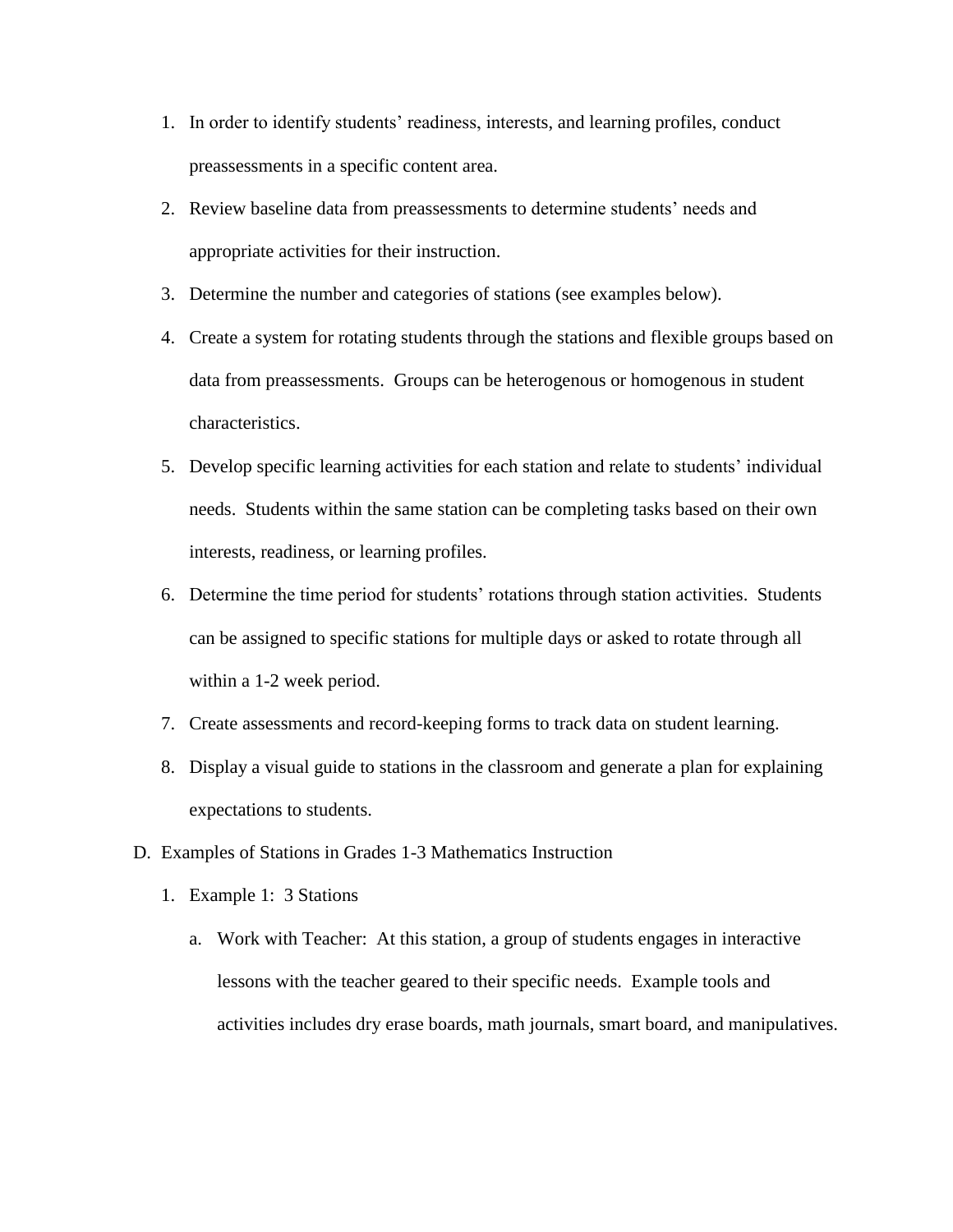When beginning stations, teachers should start with a **low readiness** group so students learn mathematical concepts before completing independent work.

- b. Math Games: During Math Games, students play content area games with a partner or small group. In addition to games, students can also complete math projects or investigations spanning multiple days. At this station, students of **medium readiness** levels should begin because these activities review either part of a new math lesson or a previous concept of study.
- c. Independent Practice: In this station, students work independently at their desks on pages in their math journals or teacher-created worksheets. When implementing this station, students at **high readiness** levels should begin because they can complete activities without much teacher instruction.
- 2. Example 2: 5 Stations
	- a. The Teaching Station: Students receive direct instruction from the teacher on content concepts, guided practice, or review activities.
	- b. Proof Place: Students work individually or with a partner on math problems while creating visual and text-based explanations of their work.
	- c. Practice Plaza: Students review challenging concepts and check their own work with a calculator or answer key. Students complete a self-evaluation and turn in their work.
	- d. The Shop: Students apply mathematical concepts through completing tasks at a shop. A sample shop owner leaves challenges for students to complete. Students leave notes for the shop owner explaining problems, solutions, and strategies for avoiding similar issues in the future.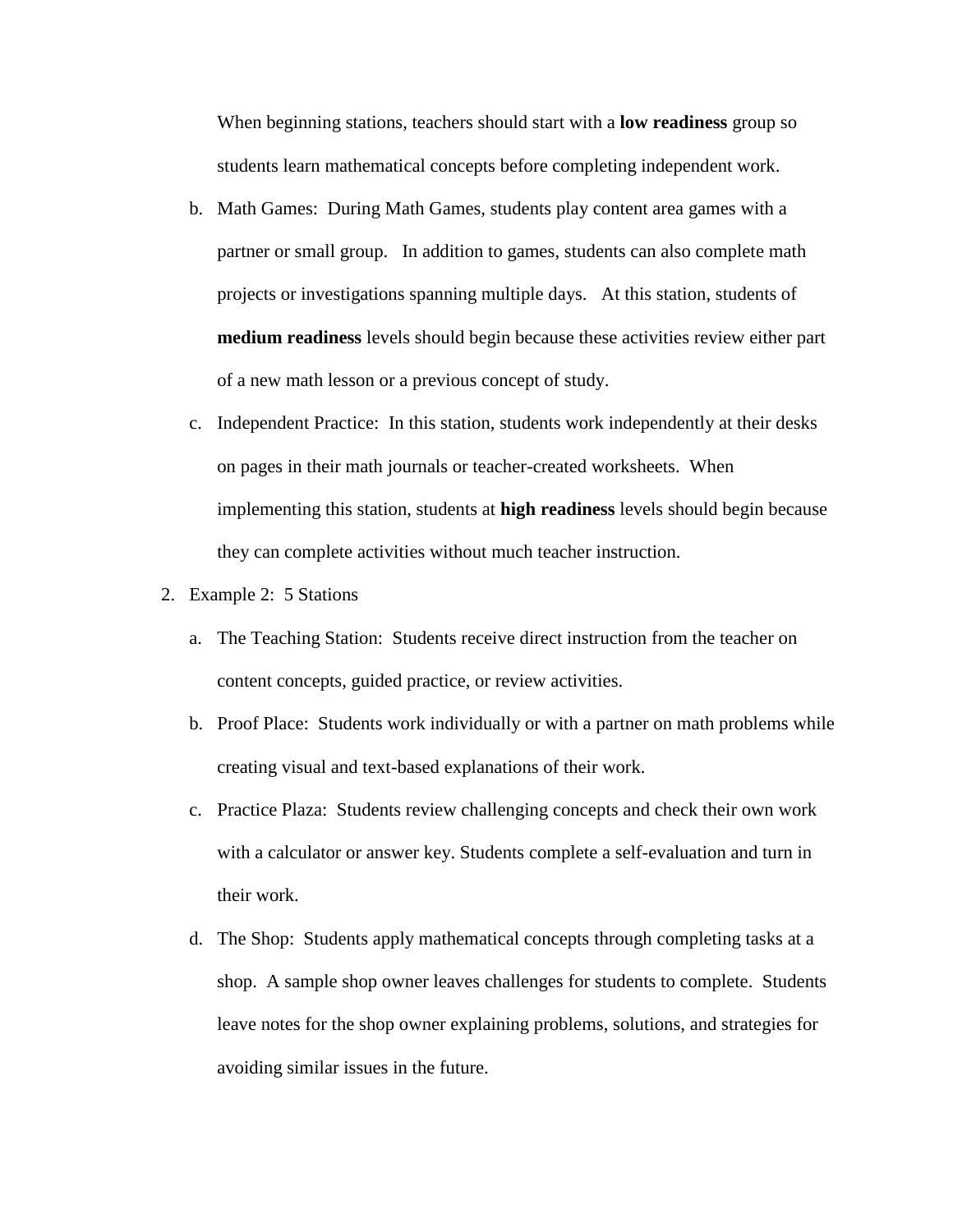- e. Project Place: Students work independently, in pairs, or small groups for long term projects created to solve real-world problems. Sample challenges include classroom issues, sports, literature, writing, or other content areas.
- E. Implementing Stations into the Mathematics Block
	- 1. Introduce whole-class warm up activity.
	- 2. Review students' station assignments based on preassessment data.
	- 3. Ask students to move to assigned stations. Example:
		- a. Work with Teacher: pull group for structured lesson on given concept.
		- b. Math Games: assign students to games reviewing concepts from warm up.
		- c. Independent Practice: ask students to complete journal pages or worksheets applying knowledge from warm up.
	- 4. Call students back together for whole-class closure activity reviewing lesson concepts.
- III. Centers
	- A. Centers are distinct and separate areas in the classroom in which students rotate or visit to promote individual learning. Students do not need to move to all centers in order to achieve proficiency within a given topic or set of skills. Centers should focus on clearly defined learning goals, contain materials promoting individual student growth, address a wide range of interests, readiness levels, and learning profiles, and have clear directions. Centers can be divided into two areas: Learning and Interest.
		- 1. Learning Centers: contain collections of activities designed for students to learn, practice, or extend their knowledge, understanding, and content skills.
		- 2. Interest Centers: motivate student's exploration of topics they are interested in.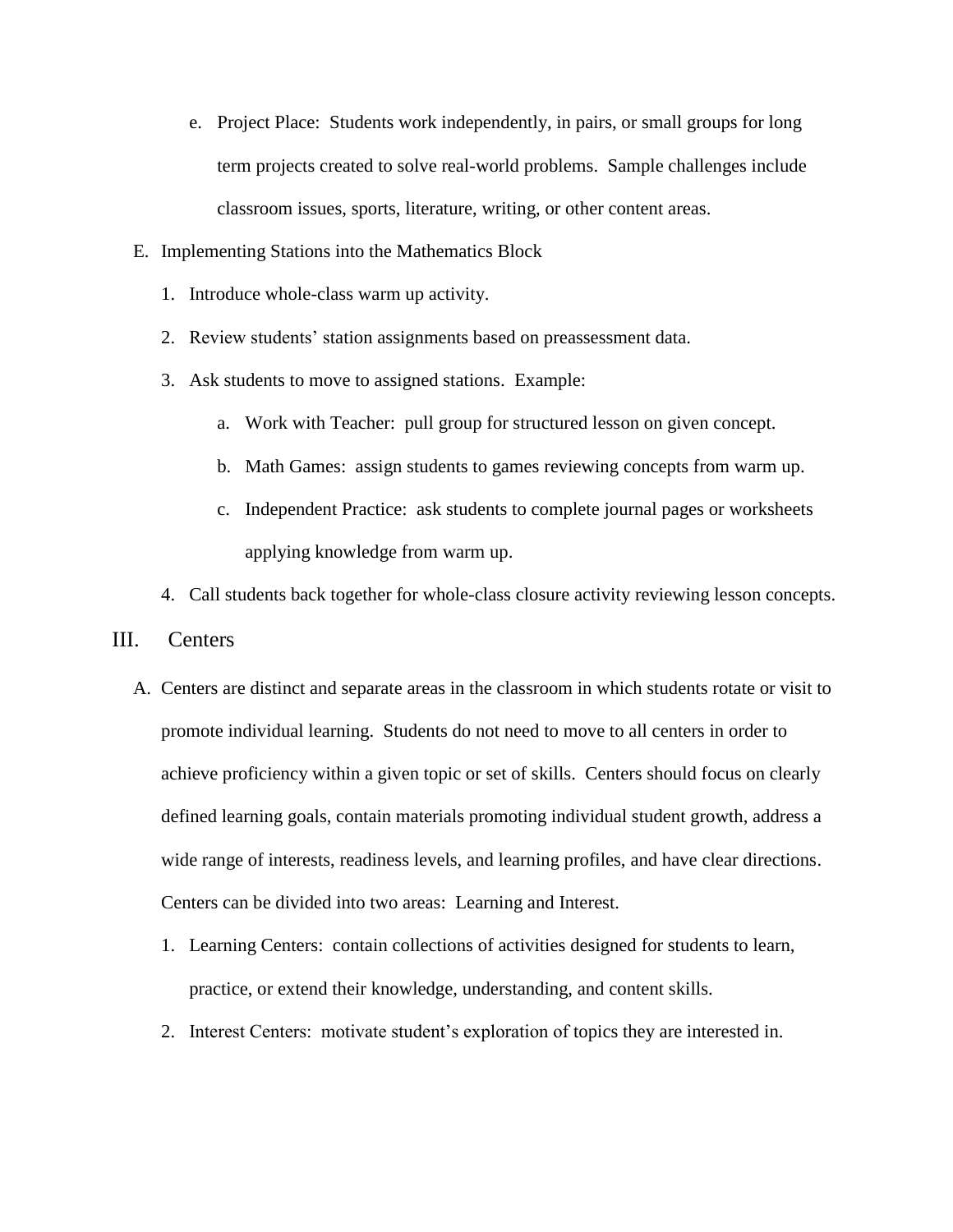- B. Differentiation Basics: Centers are created to support students' readiness levels, interests, and learning profiles. Students are assigned to appropriate tasks within different centers to meet their individual needs. The materials and resources within specific centers are designed to provide appropriate scaffolding for the students at each center. Teachers can develop flexible groups to place students in centers rotations. In order to determine students' progress and needs, teachers conduct ongoing assessments & observations through differentiated centers.
	- 1. WHAT: Content, Process, Product
	- 2. HOW: Readiness-vary complexity of resources & tasks. Interests-include options for independent study. Learning Profile-work alone or with peers; include visual  $\&$ auditory directions; supply resources for various strengths.
	- 3. WHY: Differences in multi-age classrooms, readiness levels, interests, and learning profiles are supported through the use of multiple centers and activities. Centers support students' individual learning goals.
- C. Setting Up Centers
	- 1. In order to identify students' readiness levels, interests, and learning profiles, conduct preassessments in a content area.
	- 2. Utilize baseline data from preassessments to determine students' needs and appropriate activities for their instruction.
	- 3. Begin with one learning center in a target area and tie in curricular concepts.
	- 4. Determine appropriate activities for completion at the center based on students' needs. Include activities for a variety of interests and learning profiles.
	- 5. Create clear objectives, directions, and work samples and place at the center.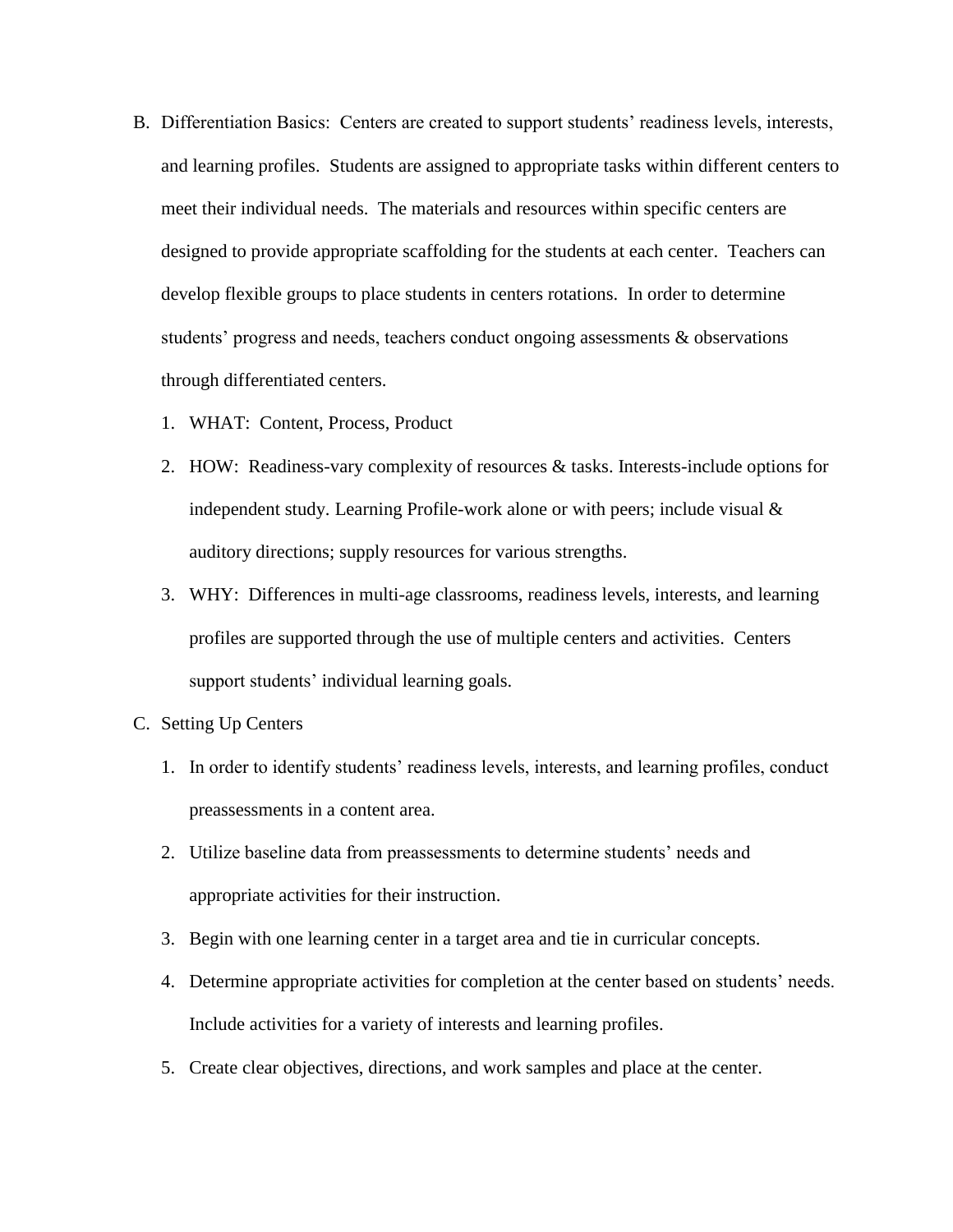- 6. Develop assessments and record-keeping forms to track data on student learning.
- 7. Introduce center by discussing and modeling expectations for its use.
- 8. Watch center in action to determine what does and does not work.
- 9. Begin introducing new centers based on curricular concepts and student needs.
- 10. Create a system for rotating students through centers and flexible groups based on data from preassessments.
	- a. Students within the same station can be completing tasks based on their own interests, readiness, or learning profiles.
	- b. Determine times and usage based on content area blocks.
	- c. Display a visual guide to centers in the classroom and a plan for explaining expectations to students.
- D. Examples of Centers in Grades 1-3 Literacy Instruction
	- 1. Example 1: 3 Core Literacy Centers
		- a. Reading Comprehension: develop fluency in independent-level texts, increase reading rate, accuracy, use of expression, meaningful phrasing, repeated reading within collaborative, and self-monitoring formats.
		- b. Fluency: see Reading Comprehension.
		- c. Word Study: understand how words work through multisensory practice, transfer phonics skills to reading and spelling new single and multi-syllable words, achieve automaticity in recognizing and spelling high frequency words.
			- i. Within each center, vary activities based on three levels of challenge (beginner, intermediate, advanced).
	- 2. Example 2: 5 Key Areas of Literacy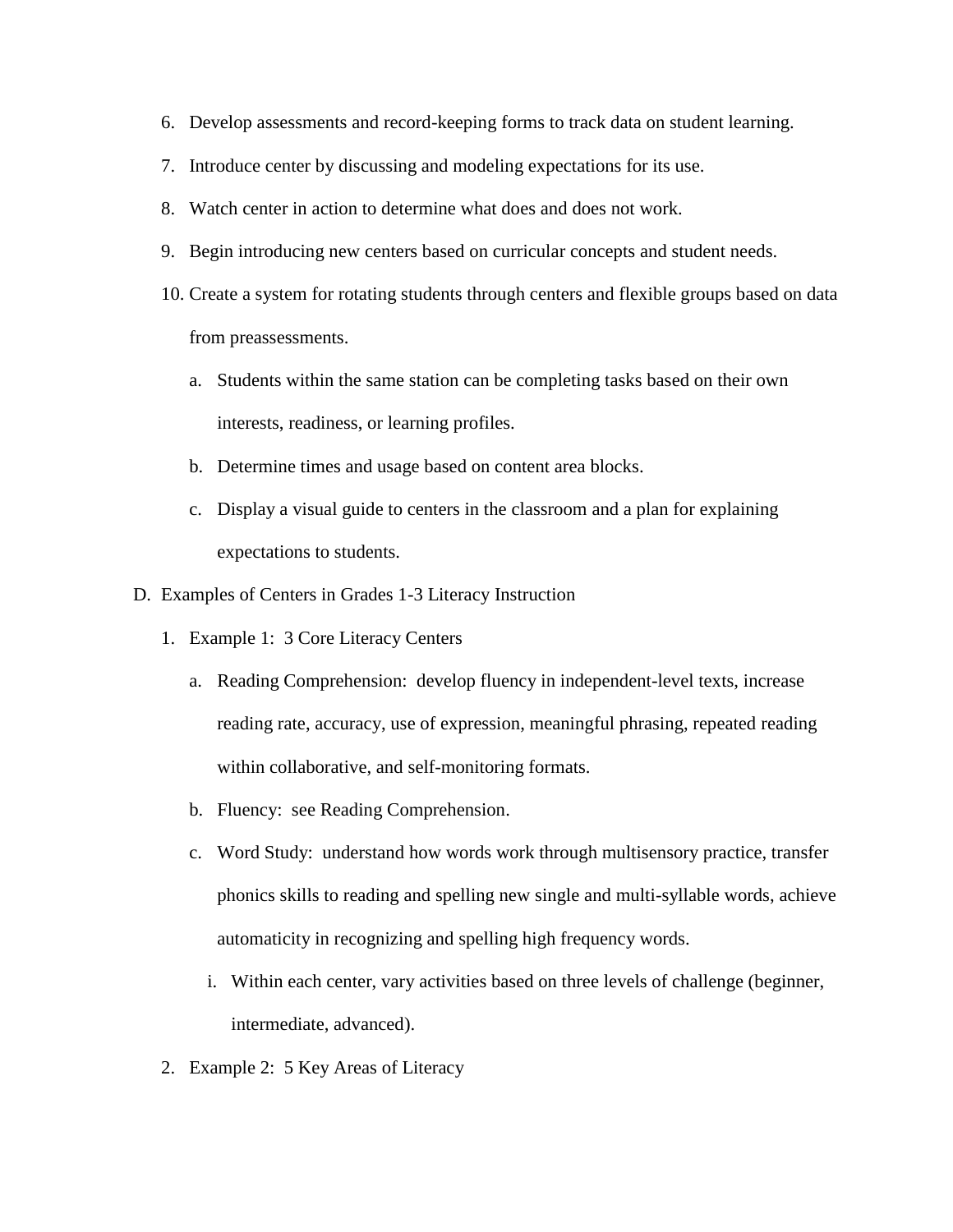- a. Phonological Awareness: This center highlights skills in a progression of difficulty; working from Phoneme Matching, to Isolating, Blending, Segmenting, and Manipulating.
- b. Phonics: This center focuses on previously taught skills in increasing complexity; including Letter-Sound Correspondence, High Frequency Words, Variant Correspondences, Syllable Patterns, and Morpheme Structures.
- c. Fluency: In this center, students develop reading fluency skills in increasing difficulty levels; including Letter-Sound Correspondence, Word Parts, Words, Phrases, Chunked Text, and Connected Text.
- d. Vocabulary: This center helps students understand the meaning of words in context through activities focusing on Word Knowledge, Morphemic Elements, Word Meaning, Word Analysis, and Words in Context.
- e. Reading Comprehension: In this center, students develop their abilities to make meaning from text in the logical sequence of Narrative Text Structure, Expository Text Structure, Text Analysis, and Monitoring for Understanding.

### IV. Assessment Methods

- A. Preassessments to attain baseline data and inform instruction.
- B. Weekly Rubrics
- C. Student Self-Assessments
- D. Student Work
- E. Observations
- F. Formal Assessments at the end of a unit.